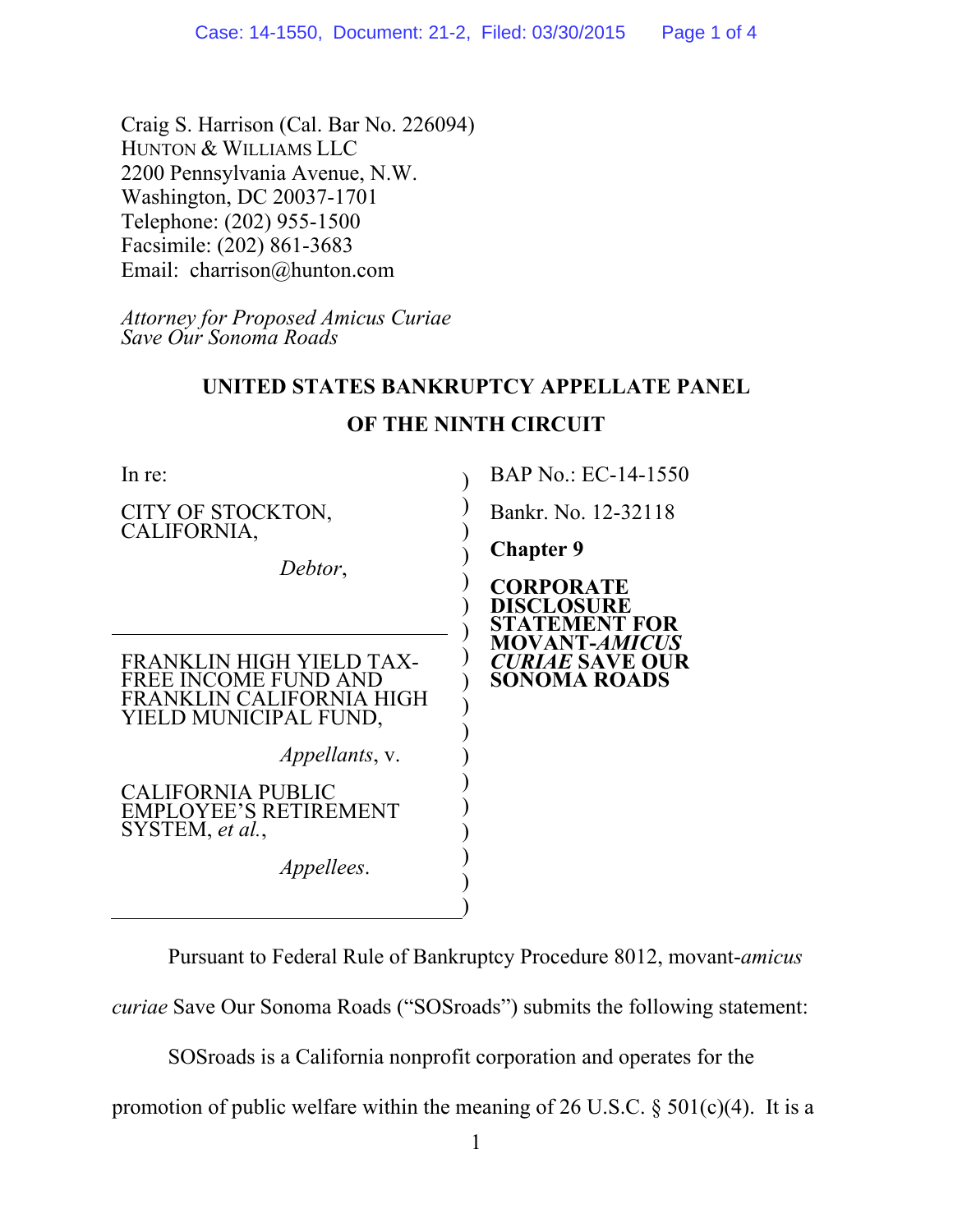private all-volunteer, grassroots organization in California that advocates

improving local roads. Information about SOSroads, which formed in October

2011, can be found at http://sosroads.org/.

SOSroads has no stockholders and does not have a parent corporation. No

publicly held corporation has a 10% or greater ownership interest in SOSroads.

DATED: March 30, 2015 Respectfully submitted,

/s/ Craig S. Harrison Craig S. Harrison (Cal. Bar No. 226094) HUNTON & WILLIAMS LLP 2200 Pennsylvania Avenue, N.W. Washington, D.C. 20037-1701 Telephone: (202) 955-1500 Facsimile: (202) 861-3683 Email: charrison@hunton.com *Attorney for Amicus Curiae Save Our Sonoma Roads*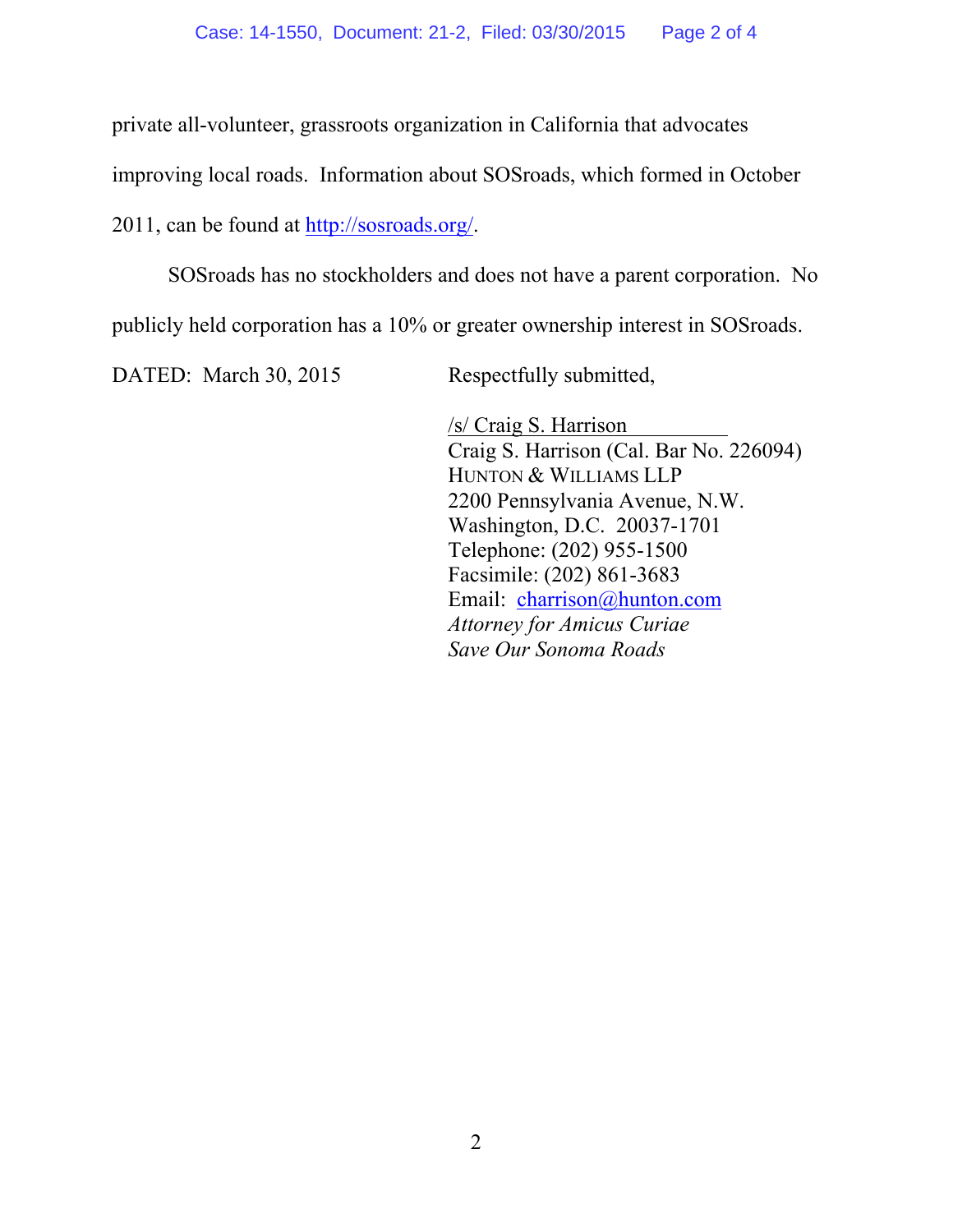## **CERTIFICATE OF SERVICE**

I hereby certify that I electronically filed the foregoing with the Clerk of the

Court for the Bankruptcy Appellate Panel for the Ninth Circuit by using the

appellate CM/ECF system on March 30, 2015.

Participants in the case who are registered CM/ECF users will be served by

the appellate CM/ECF system.

I further certify that some of the participants in the case are not registered

CM/ECF users. I have mailed the foregoing document by First-Class Mail,

postage prepaid, to the following non-CM/ECF participants:

Assured Guaranty Corp. and Assured Guaranty Municipal Corp. Jeffrey E. Bjork Jennifer A. Ratner Christina M. Craige 555 W 5th St. Los Angeles, CA 90013

Assured Guaranty Corp. and Assured Guaranty Municipal Corp. Christopher J. Cox WEIL, GOTSHAL & MANGES LLP 201 Redwood Shores Parkway Redwood Shores, CA 94065

Assured Guaranty Corp. and Assured Guaranty Municipal Corp. Guy S. Neal SIDLEY AUSTIN LLP 1501 K St., N.W. Washington, DC 20005-0000

Assured Guaranty Corp. and Assured Guaranty Municipal Corp. Marcia L. Goldstein Debra Dandeneau WEIL, GOTSHAL & MANGES LLP